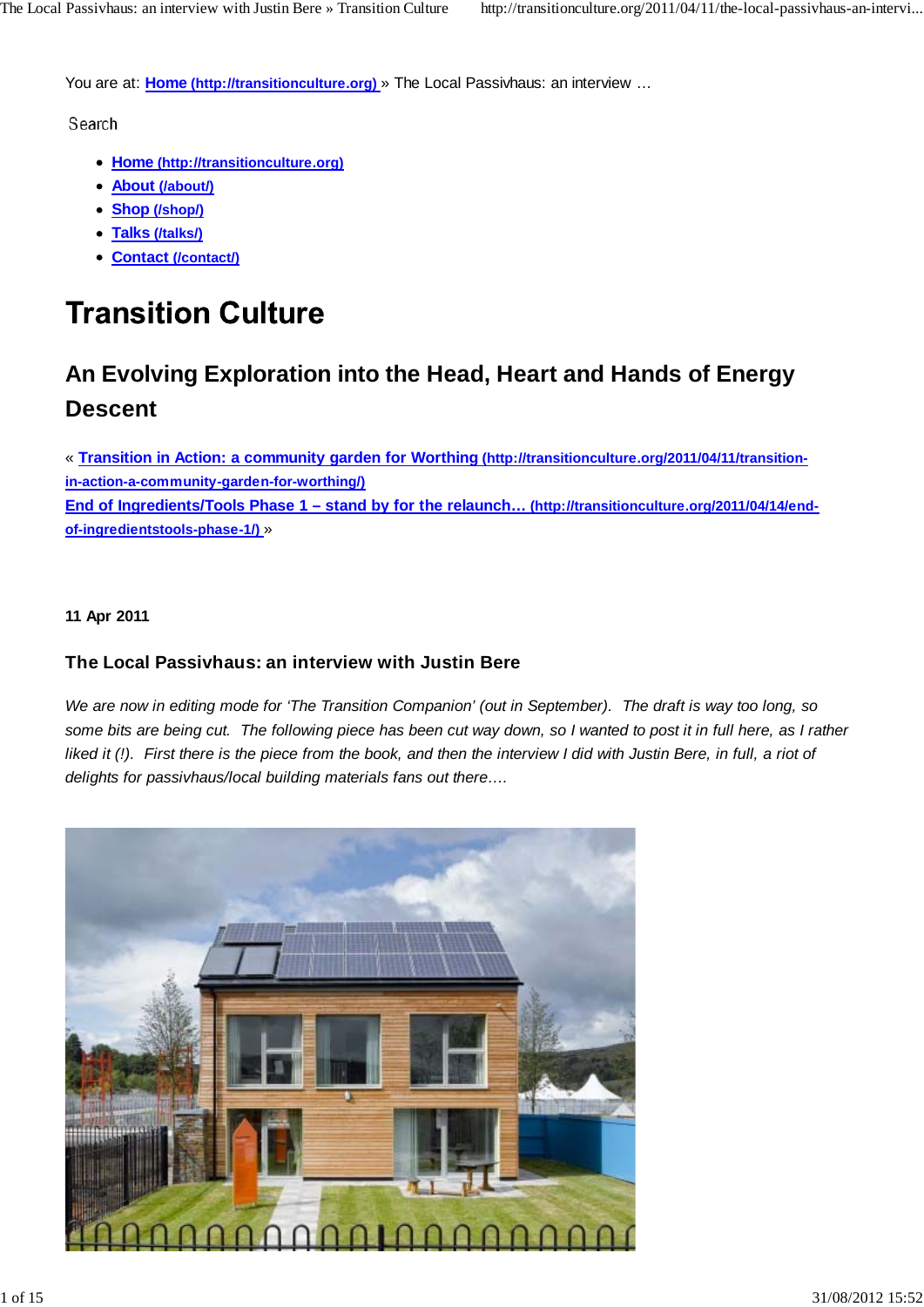**(http://transitionculture.org/wp-content/uploads /larch\_000157opt1adjustedpv300dpi.jpg)**

The 'Larch House' in Ebbw Vale, Wales.

The 'holy grail' in terms of the construction of new sustainable buildings is homes that reach the highest level of energy efficiency, whilst also using as high a proportion of locally sourced materials as possible, what we might call 'The Local Passivhaus'. Two buildings, recently completed in Ebbw Vale, known as 'The Lime House' and 'The Larch House' have moved this concept forward significantly. As part of an EU-funded project, the Welsh government wanted Wales to take a lead in Passivhaus design, to show what is possible as well as bringing low energy design into the mainstream construction industry. They ran a competition, and Justin Bere Architects won. Their proposal was for more than just a house, they saw it as the possibility of kick-starting a radically new approach to housing in Wales. As Justin Bere told me:

*"Instead of a narrow vision to design a house, we want to get people fired up in to doing something much bigger. I'd just love to see a successful example in Wales that would encourage other people and give them ideas of how they could do their own locally made, affordable, truly low energy buildings, and maybe we could get this sort of thing happening all over the country".*

The chosen site pushed the Passivhaus idea to its limits. 1,000ft up at the head of the valleys, very cold in the winter and misty for much of the year, a climate twice as hard to design for as Innsbruck in Austria. The project also aimed to build to social housing budgets and to the Passivhaus standard, the first time this has been attempted. As well as the attention paid to the design, a lot of thought was also paid to the materials used, with a focus on using Welsh materials where possible. I asked Justin why:

*"Local materials matter because they do two things. They reduce carbon emissions from transportation, and they increase local employment. Local employment, if it really is local, also requires less carbon emissions and travel from the factory or workshop to the site".*

The final buildings used Welsh timber (used in an innovative way to make up for its poor quality compared to, say, Scandinavian timber), Welsh-made Rockwool insulation, Welsh-made slates, local stone, and UK-made paint and sprinklers. Things that were harder to source included lime render (a Welsh company but a French lime), and woodfibre insulation, which was imported from Germany but could easily be made in Wales. The last challenge was the windows, which need to be of very high quality.

For the first house they were made in Germany, for the second house, a Welsh joiner produced them to a passivhaus certified design provided by the Scottish window designer Bill Robertson. I asked Justin if he had a sense of the local/imported proportions in the materials used. He said he thought the first house was probably around 80% Welsh, and the second house was closer to 90%. Did he think, I asked, that, as has been discussed with food, an 80/20% local/imported ratio could work for construction in a powered-down UK? "I think", he told me, "that in time people will be forced to do better than 80%!"

I also asked him about what role he saw in the future for more genuinely local materials, such as hemp, straw, cob and so on. He said that in the two houses built in Ebbw Vale, the original idea had been to use hemp/lime, but the data on its insulation properties wasn't sufficiently well done to allow them to meet their efficiency targets, and that more research is needed, but in time, they would have a vital, and increasing, role to play.

One of the things that will be central to this shift to the local Passivhaus, he told me, will be a huge reskilling of young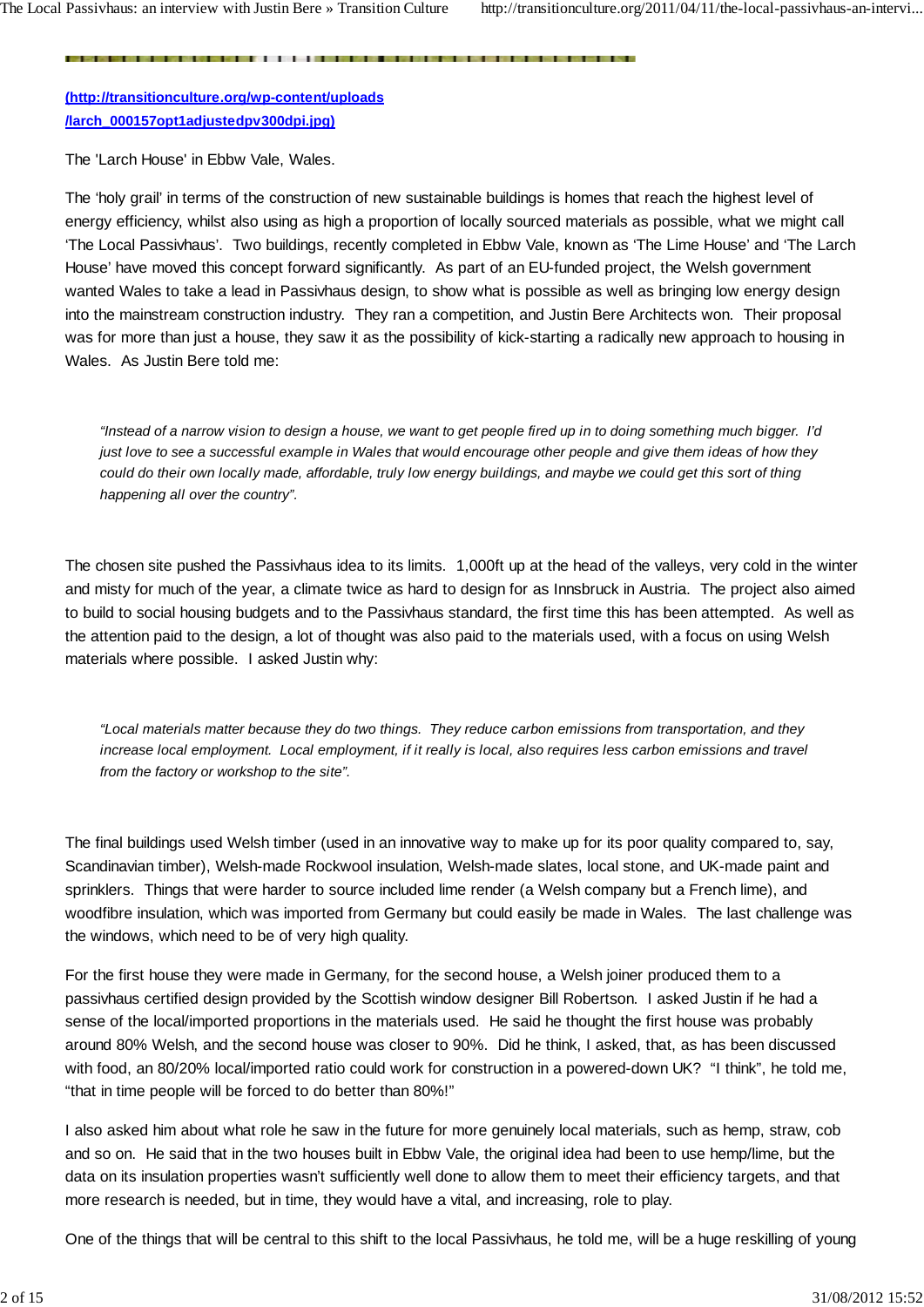people and the creation of a new infrastructure of manufacturing across the UK. He told me:

*"I think we need to start right back at school. Let me give you an example of Austria. We employed an assistant here from the Vorarlberg region. At the age of 14 he moved to a school that did the traditional subjects but alongside timber technology. By the age of 19 he had a diploma in timber construction and was skilled in using timber with his hands, skilled in using timber with machinery, skilled in drafting, skilled in structural calculations and building low energy technologies. In the UK by contrast, at the moment we've spent years dismissing technical skills as being for those who can't do anything else, and if a young person is half able to do anything, they're encouraged to go to university and not waste their life using their hands".*

The Ebbw Vale houses offer us a taste of what might be possible with some vision and some applied effort, and the potential benefits that such an approach would bring in terms of jobs, skills, local economic activity and a return to a more vernacular approach to building, where buildings are rooted in place and the local materials.

*And now here, in full, is the interview I did with Justin a couple of months ago…*

#### **Could you tell us a bit about yourself and what you do?**



#### **(http://transitionculture.org/wp-content/uploads/Justin-Bere\_415.jpg)**

I'm Justin Bere, I'm an architect, director of Bere Architects. One of my main interests and specialisms in the practice is low energy building and in particular we've found that the Passivhaus methodology and standard gives us the best way of controlling the quality of what we are providing our clients with.

## **The two houses in Ebbw Vale, how did they come about and what were you trying to achieve?**

They came about as a competition, which was the brainchild of Nick Tune of the Building Research Establishment to use European funding as I understand it. I'm not sure exactly how it works, but it's European funding to ensure that Wales gets the very latest Passivhaus, low energy thinking into their buildings and encourages developers to follow suit, having shown the way. There's a number of houses round there, so Ebbw Vale, or the local authority of Blaenau Gwent worked with BRE and set up a competition and

found a partner in United Welsh Housing Association who would use their normal procurement route of contractor and so on to build the buildings – they were basically just given the money to do that.

Part of the exercise was to train an existing supply team and get their feedback on the viability of this. The hope, before the funding cuts, was that housing associations would have a lot more money to be able to contribute to the 700 new homes in Ebbw Vale. From our point of view, we entered that competition, and we were told that we had the best grasp of Passivhaus and technically they were confident in us succeeding. They initially also employed another architectural firm to do the other passivhaus but lost confidence in them at the same time as they got interested in our ideas of making further savings in the future on our first house, nearing completion. So we were asked to produce the second passivhaus which was a great opportunity for us to put into practice our ideas of further cost savings that came out of building the first house.

**What were you trying to achieve with those buildings, what was your intent?**

**(http://transitionculture.org/wp-content/uploads/The-Larch-House-contruction-sequence-passivhaus-in-united-**

Larch House **STREET BANSARIES**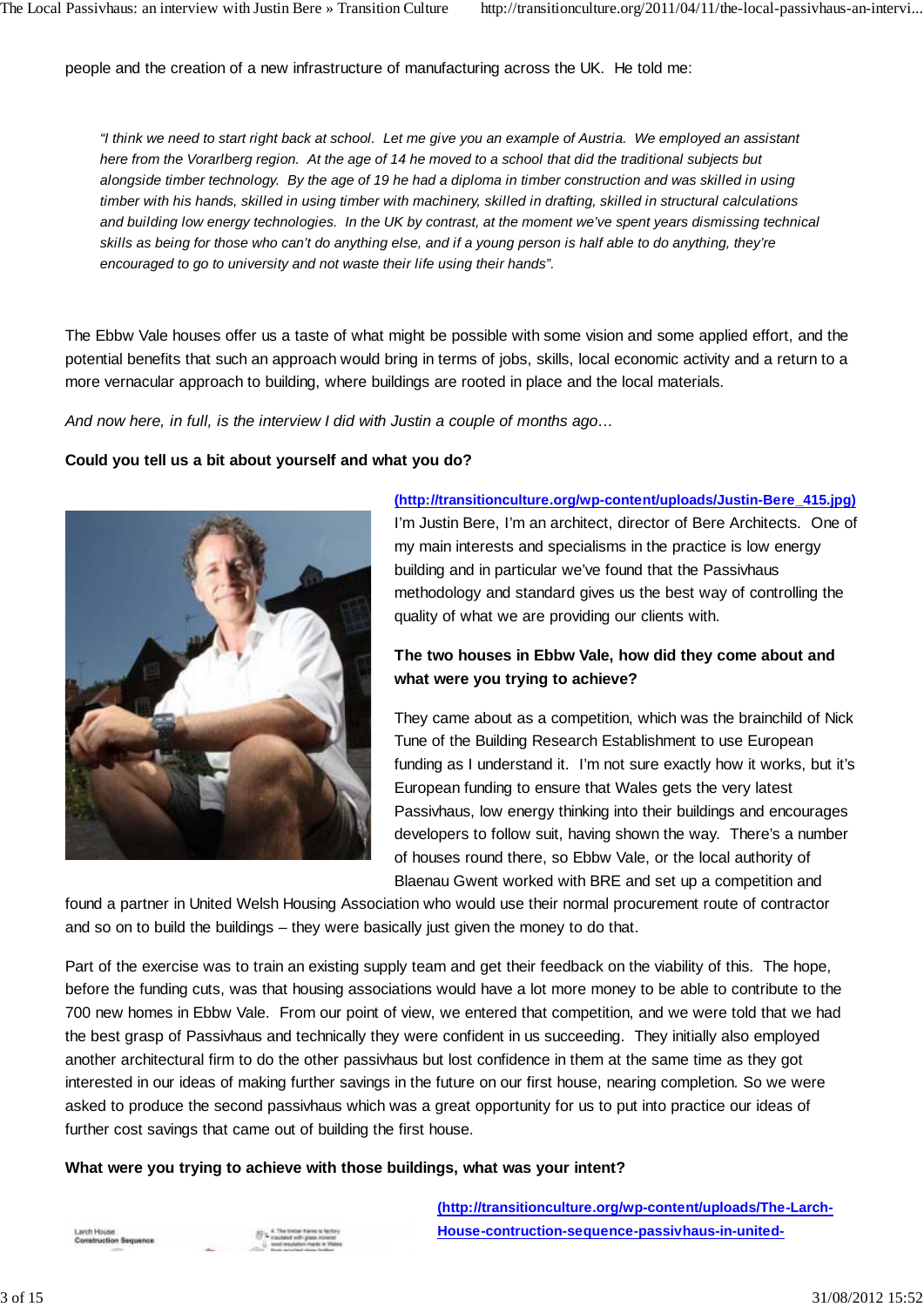

**kingdom.jpg)** To show how we can get the very lowest energy consumption and the greatest comfort in building by concentrating on the fabric of the building, and also showing how we use the techniques to invigorate the Welsh construction industry locally at least. I described a vision that they all seemed to like, of starting something in Ebbw Vale and the means to that. They had funding for a skills and training centre in Ebbw Vale which was going to be run by a big commercial outfit with all sorts of funny angles and things, their pictures were about students drinking caffe lattes in foyer areas and I said, "look, this isn't about skills. What you

really want is a supershed with rectangular classrooms on one side overlooking the shed." In the classrooms you have new technologies, timber technologies that are to do with the fundamentals of building timber frame buildings and one production line.

There's another one which is to do with laminating timber for window frames, there's a number of technologies there which are tiny production facilities, which the students learn to use – because there aren't many other opportunities to use these techniques in the UK and these are generally used in Germany and Austria and so on, and get them to learn and perhaps sell those products so it's a resource to sell to local industry. Then if production goes up and demand goes up then you perhaps spawn a little kind of science park for timber technology. Someone comes along and says, "Look you've created a business case. I'm going to take students, I'm going to build a shed, I'm going to buy this equipment and we'll build a production line.

So there is now, resulting from that, and quite excitingly, Nick Tune at BRE has got so far £6 million of funding committed to building a low carbon technology training centre. Maybe we will end up getting to be involved in the design of it, but my purpose is really just that it's exciting. Instead of a narrow vision to design a house, we want to get people fired up in to doing something much bigger. I'd just love to see a successful example in Wales that would encourage other people and give them ideas of how they could do their own locally made, affordable, truly low energy buildings, and maybe we could get this sort of thing happening all over the country".

## **The houses that were built – why were they significant and how do they move the idea of the passive house forward?**

They're significant because they are designed to be passive even in this extremely inhospitable environment at the head of the valleys. People tend to think of a building regulations house being a building regulations house – same design – whether it's in Swansea, Manchester or London. What we found, or what BRE found for us, was that the weather conditions – because of the real misty conditions of Ebbw Vale, a thousand feet up and cold in the winter, are twice as difficult as Manchester and twice as difficult as Innsbruk in Austria. That is using what they call the 'extreme worst case', they were being quite cautious because they want to make sure that they do work. We have to make the building passive in that location.

In addition, we were designing for social housing, so they're the first social housing, passive house prototype in the UK. One of the primary requirements of the brief was to build them as closely as possible to the housing association average house price for a one off detached house for £1200 per square metre. We came pretty close to that. The first one, because it was a very rushed project, before we could really fully understand the cost we had to get on and build the first one, because of the opening date for the Eisteddfod.

The first house was coming out at something like £1700 per square metre. At that point we realised there were ways of saving money. We came up with the idea of doing an alternative technical approach, both Passivhaus: one is working on total annual energy consumption and the other is looking at total peak monthly energy consumption. Normally those end up looking like quite similar buildings but in extreme conditions we end up with one house, the more expensive house, more traditionally passive house design with relatively big windows – because of the low amount of sun they get very big in order to grab every bit of sun that's available and hold on to it.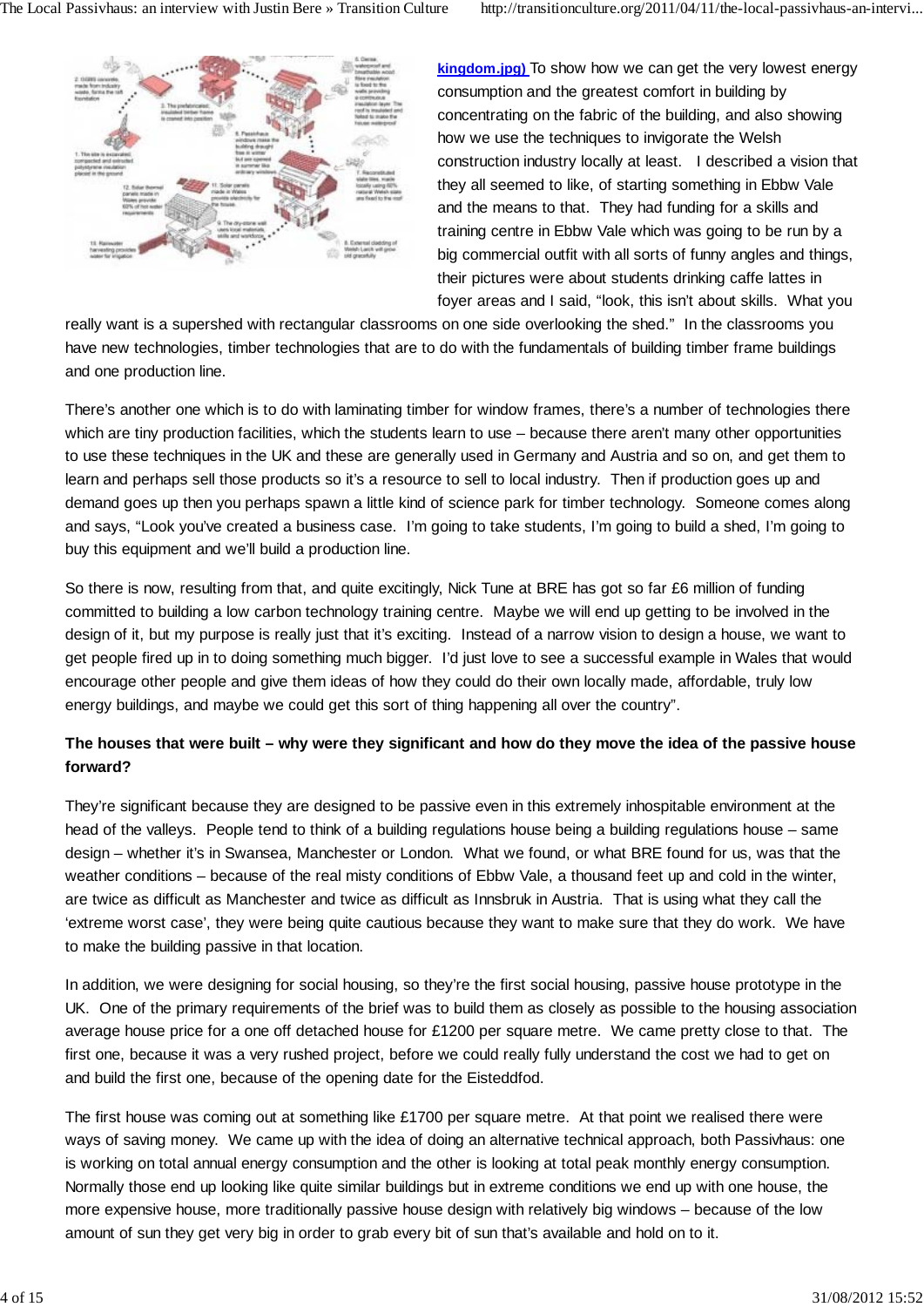The co-heating tests at the moment show that they get a little bit of sun and they hold on to that heat for 5 hours. That means that in the summer, in order to avoid overheating, you need retractable blinds, another cost. Our alternative design can be rationalised by saying well, there's not very much sun so we've got super insulated walls, 400mm of insulation, there's 600mm of insulation in the roof. These super insulated buildings can make a lot of use of the internal heat gains so we're not getting much from outside, so let's not bother much about the outside. The windows are a bit smaller – they're still bright interiors with plenty of daylight, but make them smaller than the traditional passive house and because a 400mm thick wall is going to lose less heat than a triple glazed window even. So we concentrate on holding on to the internal gains from people, their pets, their oven, their TV and so on, to supply a great deal of the warmth in the house.

The significance of the project is that we've got one down to about £1300 per square metre on the second option, and I think we can do better still. We've achieved low costs. Basically it would be about £8000 more for a two bedroom house than a standard building regulations house built over the last ten years. It's not bad considering the reduction in energy and the pay back period of about 14 years.

## **What about the role of local materials in the building – what have you done that's innovative in that regard? Why do local materials matter?**

Local materials matter because they do two things. They reduce carbon emissions from transportation, and they increase local employment. Local employment, if it really is local, also requires less carbon emissions and travel from the factory or workshop to the site. The factory, the timber workshop that we were employing to build the timber frame, have built the factory on supplying Premier Inns around the country with horrible, cheap 140 mm thick stud walls so because Wales has plenty of these 140 mm sized timber sections. I should explain that mountain timber in Germany, Austria and Scandinavia can come in larger sections than our fast growing timbers in the UK, because our moist and relatively warm climate means that we end up with less good quality, less dense timber and it tends to twist a bit more and be a bit more sappy and is generally not regarded as being suitable over about 140 mm, that's the ideal.

At 140mm we have thin, poorly insulated walls zooming off all over the country to Premier Inns. What we needed was about 400mm of insulation and we wanted to use local materials. Now the biggest, most reasonably accessible timber grown in Wales is about 215mm as a sawn timber stud. So 215mm, as your central core of insulation, still requires another 200mm of insulation so we've found a reasonably economical way of achieving this. 215mm is in the centre – that gets built up on site – then we put 100 mm stud on the inside of that, the services zone, build that with fibre insulation, get our extra 100 and then 100 mm wood fibre insulation on the outside.

The heart of what we were trying to do was also stimulate and show markets for local timber so we weren't absolutely having to use local all the time, we didn't think that was always the best thing to do. We could, on the inner and outer surfaces, have had that 100mm zone of insulation on the inside and 100mm of insulation on the outside as Welsh Rockwool, or we could have used some horrible oil based foam insulation, or we could have used Warmcell recycled paper but the problem with that is that it's not energy efficient and we couldn't get that in 100mm studs so the logical thing to us is to use wood fibre insulation. It's really healthy, it's truly a renewable material and it's more efficient than Warmcell, so it worked in 100mm zones.

There is no wood fibre insulation made in the UK so we bought it from a UK distributor and it's made, some in Switzerland, some in Germany. As part of the exhibition, to say this is what we think a Welsh manufacturer could and perhaps should be making, does anyone have an interest out there? We were looking for opportunities of growth of Welsh industry. With the first house, the most reliable Passivhaus windows produced come from Germany and they've being doing this for 15, 20 years. They make windows that last generations that don't twist that have insulation in the frames so they remains warm, as warm as the triple glazing almost, and they're well sealed to avoid cold draught leakages. German houses are quite famous for not having draughts, just as English houses are famous in Europe for having draughts!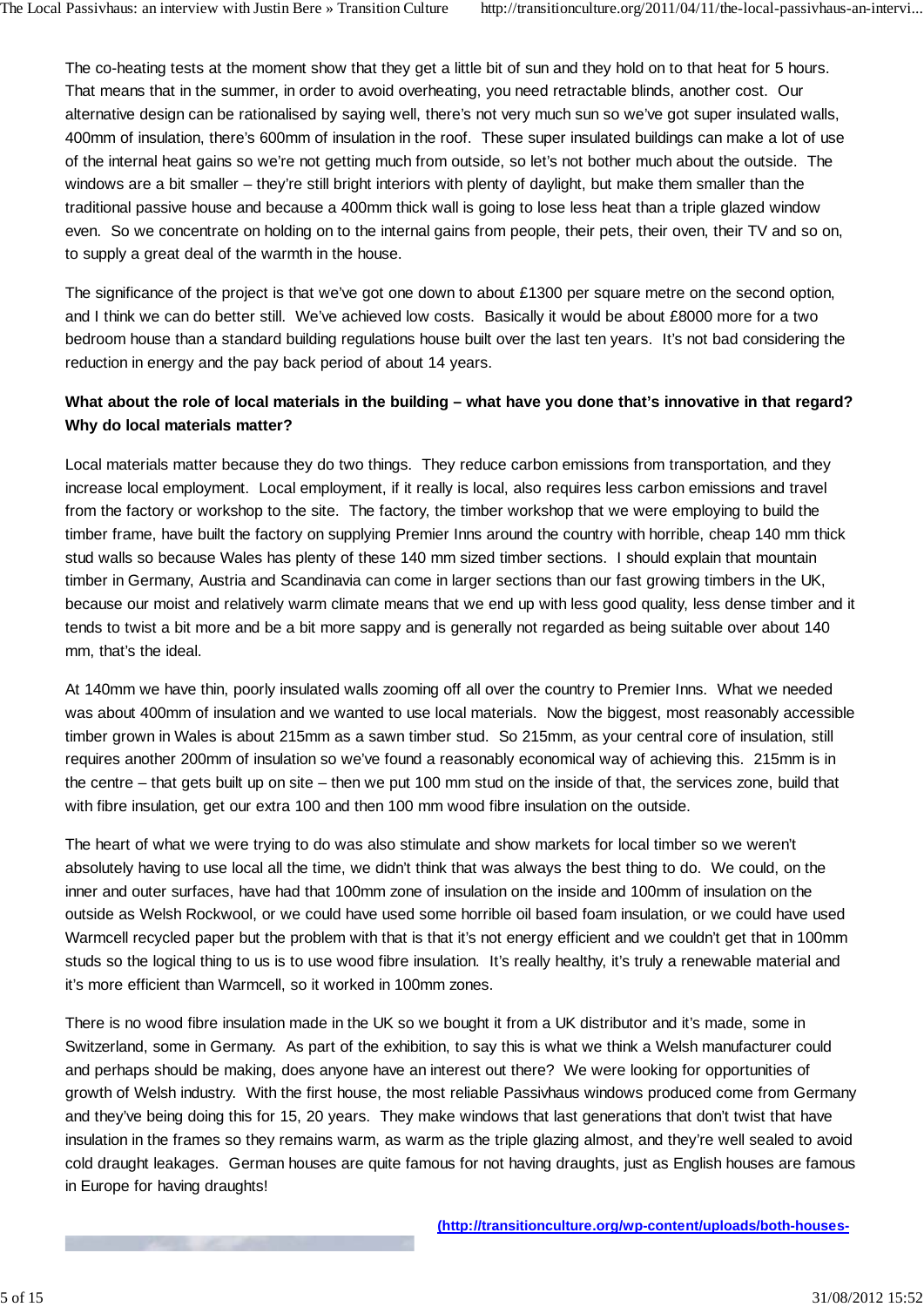

**street-view.jpg)** We thought we'd play it easy on the first one, we must get a draught free construction – we will be air tested so we don't want to risk it on the first one, get a British one and find our house is not certified. So we got the German windows. But then on the second one we said, "Look, now let's try and push things. We know we've made it work – we've got certification on the first one, it's not so important on the second one so let's get a designer I knew who designs passive house windows, learn his trade." We designed Passivhaus windows and the front door – got them

certified in Germany (which was quite a rushed process) and got a partnership of five or six Welsh joiners together to buy in to this process.

One of the joiners went great guns for it and said, "I'm going to build these", and imported the insulation from Germany. Part of our message was that we could be making these in the UK – maybe someone like Kingspan or whoever would be able to do that with relatively small changes to their production lines. But at the moment anyway it needed to be imported from Germany and then laminated to the wood, made up and installed. So in the second house we had Welsh windows – the first UK, passive house certified windows; UK designed and made.

## **Are you able to put a percentage to the amount of local materials in both houses? Presumably by local, in that context, you mean Welsh?**

Yes. Well I can't at the moment…do you mean in quantity, volume, cost? It's a very difficult, if not impossible question to answer. I've got a list on the two houses of the Welsh sources, which I could quickly read through, scan and send to you. Some of it's a bit confusing…

- The timber frame: I've listed the company and it's local
- Roofing: it's a local company and they were using Welsh made tiles
- Local plumber, local electrician, local scaffolder, local carpenters
- External blinds: well it's a British company that distributes them but they import them from Germany. We don't have anyone that does it in the UK – that's on the larch house. We don't have anyone who makes retracting solar blinds in the UK, it's just incredible really.
- Sprinklers: a UK company, parts probably from overseas.
- Plaster: a UK plastering company. The plasterer may be from the UK but half the plaster in the country comes from France
- Flooring: a UK, local company but who knows where the….well linoleum is British, yes. Normally they put horrible vinyl down which makes you sick when you walk in and breathe the fumes, and that's what goes into most social housing Passivhauses. Well I insisted, for a small amount of extra money that we used linoleums which is made from plant resins and smells lovely – except they put the disgusting vinyl in the kitchen and the bathrooms for some unknown reason
- $\bullet$  Stonework a local company and local stone
- Painting: a local company. The paint was an Earthborn, British, organic paint
- Wall tiling: a local company though not sure where the tiles came from because the design build company, United Welsh Housing said, "Normally we get rid of the architects at this point. We don't want to be told where to get our tiles from, we have our own normal suppliers." It was the same with the kitchen which is why they put the vinyl flooring down, "We always use vinyl flooring – we'll use our local people and do that."

## **I remember when I talked to Rob McLeod, he said that he thought the first house was about 80% and the second was about 90%. But as you say, it's of what – weight? Volume? Price? Was he getting a bit over excited?**

Yeah, I wouldn't be being completely honest if I said I thought he was absolutely right, put it that way! Maybe it is 80 and 90, but if you look down the list of names here, they're all Welsh or British, but hidden behind that, for example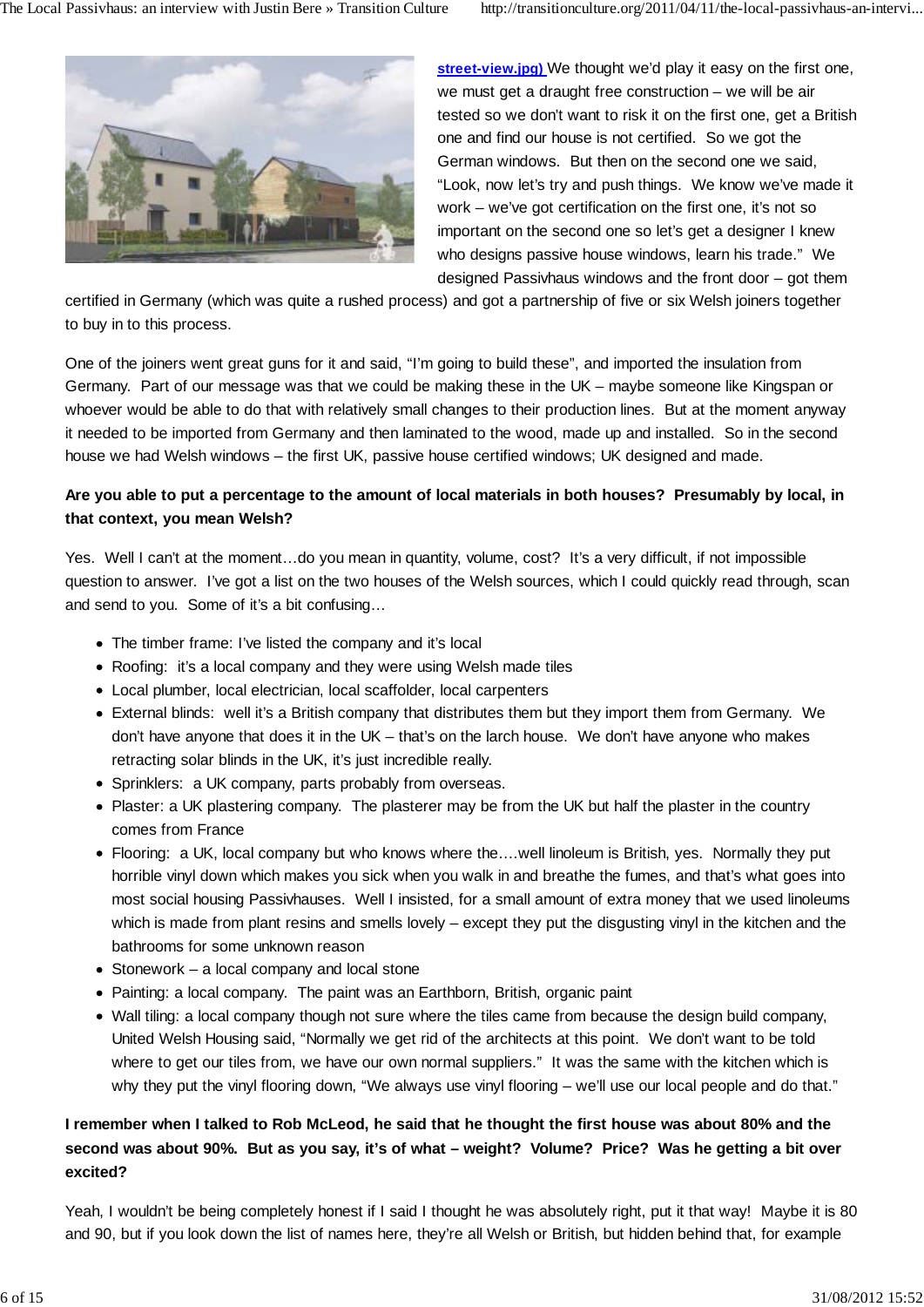there's a lovely Welsh company doing the render for the Lime House. Where does the lime come from? Germany. In Wales they're really proud of Tir Mawr lime, but little do they know that a lot of the products come from Germany. It's just so frustrating.

The reason, to be completely fair to Tir Mawr, they use Welsh lime on very traditional lime rendering where there's no external insulation, straight over stonework and it's quite chunky material, thickly daubed-on stuff. However, when you're going to do a low energy building you need wood fibre insulation, or you need an insulation on the outside – it's much better than inside for all sorts of technical reasons. Then if you put a lime on, you need a very thin coat of lime. You can't use the traditional lime, so we have to develop that technology.

**It's interesting, because I was talking to a guy called Mike Small who works for the Fife Diet up in Scotland where they're promoting the idea of local food. They started out saying, "You should eat all local food, all seasonal food," but then people come and say, "I like the idea of eating local and seasonal but I couldn't live without chocolate and wine and coffee." If people say, "OK, list the things you really couldn't live without", they don't make up more than 10, 15% of the diet so they now say, "90% local food, 20% imported feels like an achievable context." It sounds like with construction, you might be able to say that 80 – 20 is a rough target in terms of the target between local and imported materials, if and when we get to a stage where we have all the infrastructure in place to make that possible. Would that be reasonable?**



**(http://transitionculture.org/wp-content/uploads/Passivhausby-bere-architects-the-Larch-House.jpg)** Yes, I think that is reasonable. I think that in time people will be forced to do better than 80%. In the food thing, I'm sure you know Professor Tim Lang, and I completely subscribe to his thinking. My parents ran a small organic farm in their retirement and personally I haven't been to a supermarket for 10 years or more. I would only go to the local shop round the corner, the farmers' market or Mother Earth health food shop. Mother Earth produce our lunches here and I was a bit concerned because as they winter was coming on they were producing salads with tomatoes. I went round and had a chat to say, "I'd far rather go to the market – there are some much nicer greens than you're providing. Let's forget about

tomatoes." They're nice but they're importing them all from Italy.

She said she goes to the farmers' market and she's been telling her boss she would happily get the greens that come from Cambridge rather than him importing this stuff from the wholesaler. That's what she's now doing and our salads have got much better, they're much more tasty, they're fresh...and I think everyone here feels better about that and partly it's a matter of people understanding what the alternatives are and having some pleasure in doing it without chocolate…..on the other hand one doesn't want to get the message over that to be green one has to live a dull and sad existence!

**If the aspiration, similarly, is that we want the buildings of the future being local, seasonal, organic, far more nutritious houses in that kind of a way – what role do you see in the idea of a local Passivhaus for some of the materials that would be more prevalent in the natural building scene in terms of hemp, straw bale, clay plasters and these kind of things….they would ultimately be much more rooted in the local vernacular of the place, so what role do we have in a rediscovery and a re-embracing of those materials in the context of a Passivhaus?**

I think there's tremendous scope and opportunity. I know Rob looked at hemp insulation because we were keen to use that instead of the wood fibre, but the U-values claimed by the hemp insulation people Rob discovered were extremely dubious and he was quite shocked at how poor the testing methodology. He said, "No, we cannot achieve anything better than Warmcell – it may be not as good as that; we can't rely on it. We need to be sure our first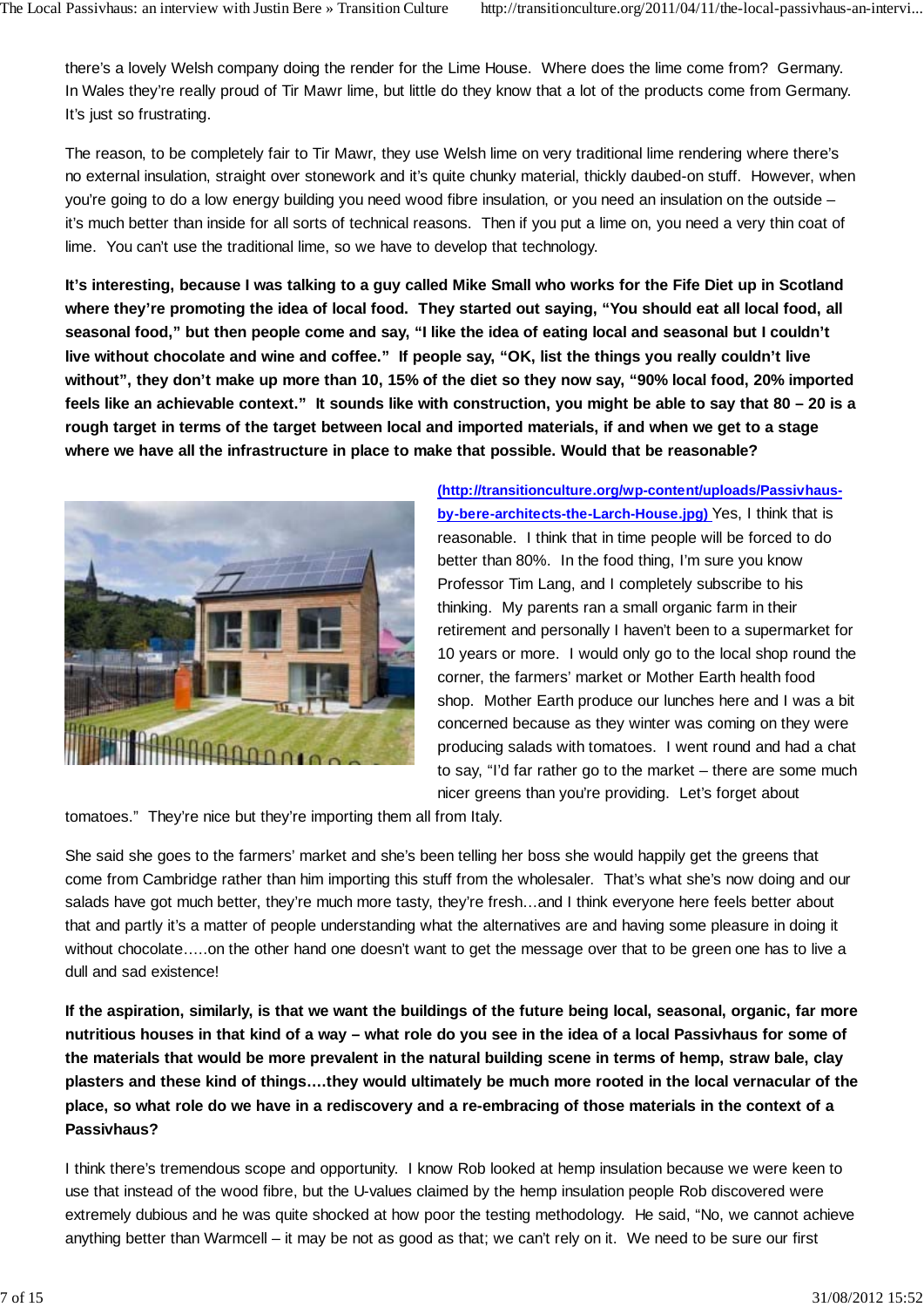building are going to work." We don't want to be experimenting so much that all the opportunities to experiment in the future are lost because we blew the first one.

The approach has got to be that we build really successful, true to performance, passive houses, get that recognised as being a really good methodology. Then I'd love to work with rammed earth technologies, cob and so on and work out how we can use those really local materials, get them well insulated and draught free. I know that probably sounds controversial to some people. They'll say people have lived in cob buildings for generations and they didn't worry about the odd draught, but unfortunately we were talking about a different mindset – people that didn't mind putting pullovers on, who got up and went outside and did a lot of manual work. Even if they were Wordsworth writing poetry, he was also walking the hills, getting exercise and coming home to write poetry.

Now we expect to do no manual work, sit in jeans and Tshirt in front of a computer for 8 hours and feel warm. Because most people don't see the energy going into their houses, they're not carrying logs and buckets of coal, they're completely obvious to what's going on. If they were carrying logs in they'd be shocked at how much needs to be carried in just to keep that lifestyle going. In an ideal world, yes people would behave like our grandparents did and we wouldn't need so much insulation, but what we're trying to do with the Passivhaus is to bring people into a low energy way of living without having to compromise anything. In fact, they'll actually have better comfort in the building because they'll get fresh air through the heat recovery ventilation.

## **In terms of the hemp, you were saying that the testing wasn't good enough. In terms of hemp and straw bale having sufficient data behind them for you to feel confident in using them….where's that testing going to come from? Who should be doing it? Who's going to move it forward?**

I think that could be done by us as architects and inventive clients. So a client comes to us and says, "We'd like to use cob because it's a local material and we're passionate about doing that", then we would think through the design in order to come up with a solution that dealt with the really positive attributes of cob and part of that would be thermal mass and it does add to insulation. I don't know how much insulation it provides, I doubt there's any data around so we would do some research and see if there's something in Germany, someone may have done some cob prototypes.

Then we'd look at how to externally insulate the wall appropriately because we'd need more insulation than the cob alone I think, but we'd need to maintain the breathability of it. That's one route, I'm not trying to shirk that responsibility but I think the best place for this work is for universities to have some good tutors – some of them do – inspiring them to think in this way and saying, "Let's build this prototype." This is perhaps the one opportunity in their lives when they're going to be able to dedicate this amount of time to experimenting and research and actually producing something that's useful at the end of it. I'm trying to encourage that.

We've started the UK Passivhaus conference and the same time we've started the UK Passivhaus student conference and that's been largely run…we did the first two years' conferences but it's now been taken over by the Passivhaus Trust, and I'm on the steering committee and we're trying to positively engage the universities, both in presenting papers and encouraging to do the research in the first place; and hopefully giving them feedback of these sorts of ideas. At the moment, no-one has said from our group to the universities, "What about research into cob passive houses?" It's a great idea but they need guidance and help from the cob experts, from people like myself doing Passivhauses and so on. The universities being aware of this as an opportunity as well and asking us and getting involved.

**The idea of buildings being built to Passivhaus standard but the design starting with what materials are available, so that they're designed specific to that place, that you could almost have a way of designing Passivhauses rooted in place in terms of the materials and the whole idea scaling up – what do we need to put in place? What infrastructure do we need? You talked about the need for the windows to be made here and that kind of training, but presumably you also need woodland being planted and managed properly, you need retraining, young people – what infrastructure do we need to scale this up meaningfully?**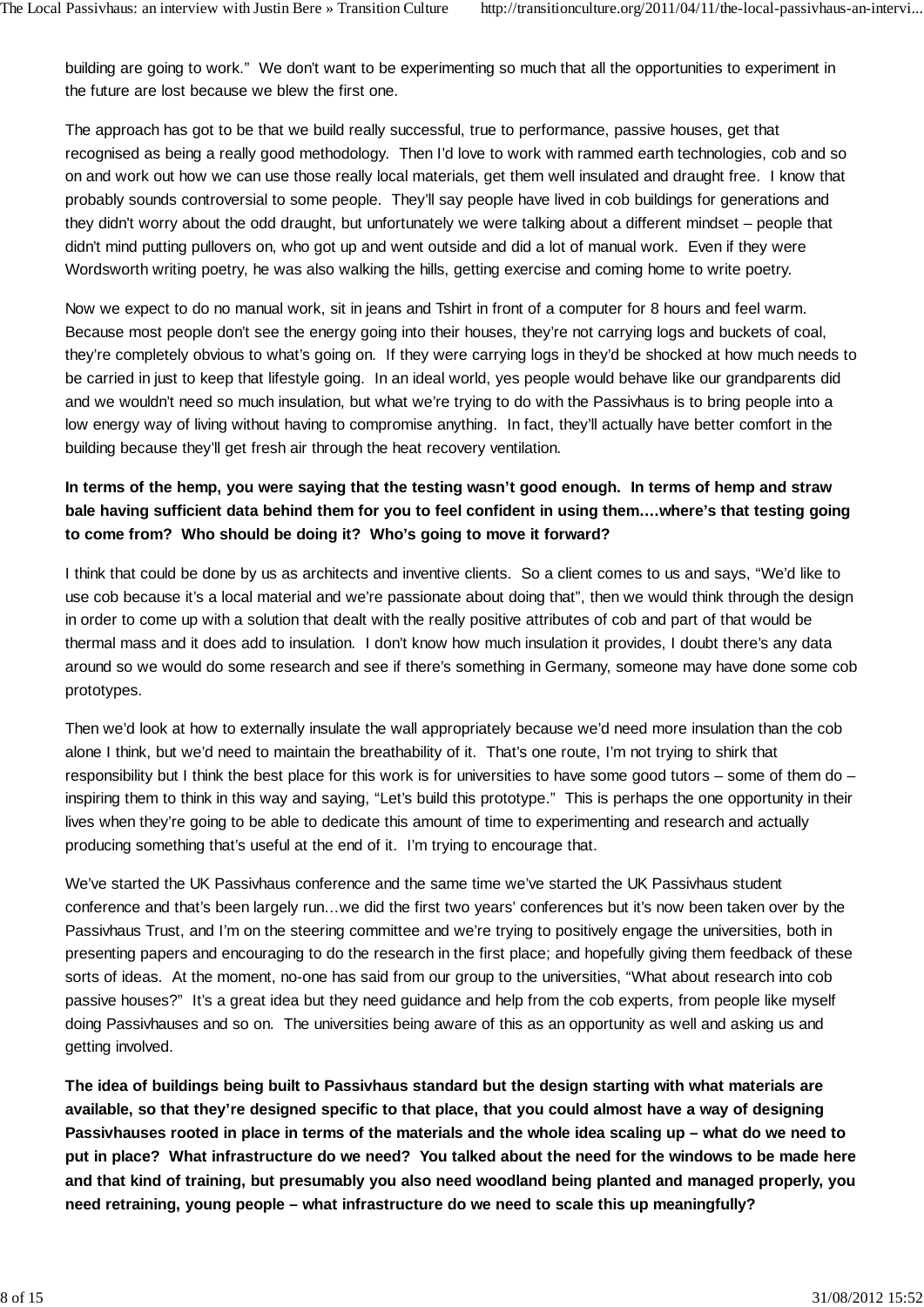**(http://transitionculture.org/wp-content/uploads/Kaufmann-Factory.tif)** I think we need to start right back at school. Let me give you an example of Austria. We employed an assistant here from the Vorarlberg region. At the age of 14 he moved to a school that did the traditional subjects but alongside timber technology. By the age of 19 he had a diploma in timber construction and was skilled in using timber with his hands, skilled in using timber with machinery, skilled in drafting, skilled in structural calculations and building low energy technologies. In the UK by contrast, at the moment we've spent years dismissing technical skills as being for those who can't do anything else, and if a young person is half able to do anything, they're encouraged to go to university and not waste their life using their hands.

If someone is utterly useless and persuaded by other people that they're utterly useless they'll think, "Oh, there's nothing for it, I'll end up in construction" and it becomes a very negative choice. We need to start by making practical things: if someone enjoys playing with water and things like that then maybe plumbing's for them. If someone enjoys fiddling around with electrics, then maybe an electrician. We should try and get a more positive approach. There seems to be from the intake here, and the applications we get, my impression is – and it may just be that they're finding us more – but my impression is there's a growing appreciation of what humanity and the planet faces, and what local communities and the UK faces. People want to do more and I'm sure that a lot of these young people feeling they'd like to do something…..although they realise construction is part of the problem, very few of them think that going off and being a builder with a load of layabouts isn't really going to get anywhere.

If we can give them a more positive view of the opportunities of working within construction, it could achieve much more. I think also that this can attract those people that don't like wearing pullovers and want to sit in an office, to show them that they can also do the Austrian thing, going off and by the age of 19 having a diploma in timber technology. I'd start right back there and get the really good people coming into the industry.

There are really good people coming in to architecture now but it's a bit more difficult in other fields. As architects, I see the role we're playing as Passivhaus architects, a lot about rebuilding by one, showing appreciation of people's interests and two, encouraging those interests. On the Welsh Passivhauses we ended up having a site manager who is now quite knowledgeable, he succeeded in achieving one of the best, or probably *the* best air tests in the country, having never done that before because we gave him sympathetic designs and training and so on, which we'd learnt in Germany, and he's really enthusiastic.

Likewise a contractor, a site manager locally here at the Passivhaus community centre, he's had training in air tight construction, avoiding leaks and draughts and so on. He's spent a career in construction, knocking things up any old how and he's really rising to the challenge of doing this and making comments and alerting us to concerns he has and asking our advice and so on. You often hear architects saying, "We don't have the skills, it's hopeless," and so on. We can't take that attitude – we have to learn those skills ourselves and teach those skills.

It'll be a slow process but we can do that. That's why, as I say with the cob building, I relish that challenge and I regard it as an opportunity to do more research and try and pass this learning on and collaborate with people and get them set on a trajectory that they master themselves and we just help to get it going. The other really strong thing about local materials is that we start to build local specialist industries and everything from the Japanese electronics industry that thrived because of the density of companies in a locality, in a relatively small nation, around Tokyo or somewhere, that were supporting each other, where anything you needed you could get – to timber where in Germany, they say, "Look, we've been around since  $16<sup>th</sup> 17<sup>th</sup>$  century and we've got everyone from the growers to the mills, with their production line geared specifically for us. They know what we want and they supply us exactly the right materials. It means that we have faultless products that we can supply to the joinery workshops".

It's about building those connections. If you've got an area rich in timber like Wales, relative to the rest of the UK they've got 3 times as much wood per hectare as England and twice as much as Scotland – that's a place to set up that would do well by saying, "Let's use these resources, let's go to furniture shows, let's send people out to find the best furniture designers, bring them back to Wales, to offer them space, to enhance the value of the raw materials that we have, to build an industry to work locally with house builders in timber frame, and gradually you find all the machinery, suppliers, makers, maintenance people move in to the area and you get a whole buzz and the whole thing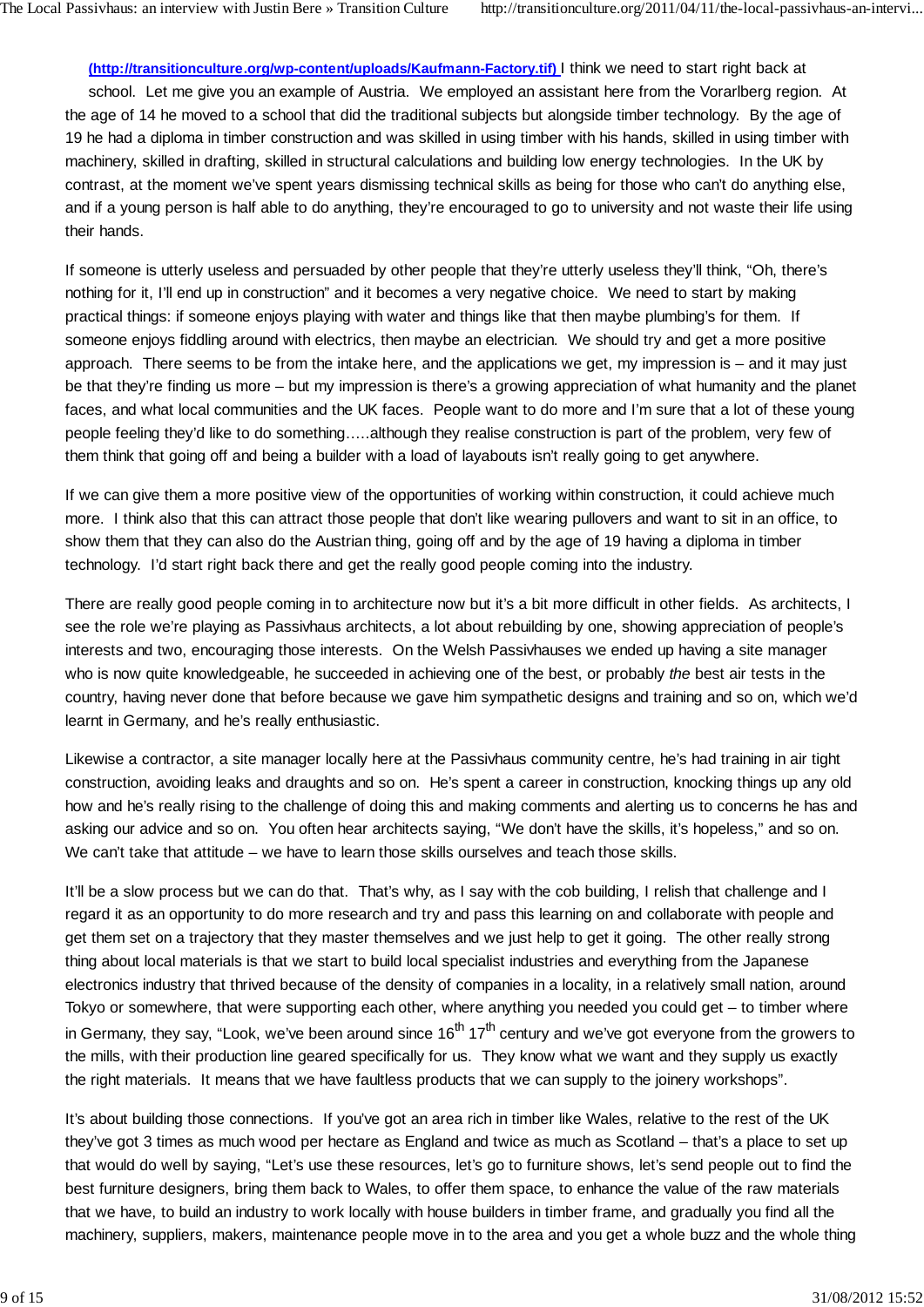takes off".

Vorarlberg region in Austria decided that low energy building was central to its success in achieving its ambition of self-sufficiency. If someone is building a house using local timber, and burning local timber to keep warm, if they've got a very insulated house they won't use much timber to keep it warm and that means there will be more land available for growing food. As a result, Vorarlberg has, through this combined vision of wanting to do really high quality, low energy buildings, have got everything – not just timber but they've got a really good low energy heating company, really good low energy heat recovery manufacturers, really good insulation people. All these organisations support each other.

I just think whatever the focus, it's really good to get a focus in a region and get a vision. That's what you're doing with Transition Towns – you're getting this shared vision, bringing communities together and saying, "Let's go in a direction and make a success of this" and then everyone starts supporting this. And I think local materials can fit into that because around a Devon cob industry that used to be dominant in construction in Devon and is now a niche thing, one could potentially rebuild this and we've got all the raw materials, it's really cheap, we could get young people off the streets, somehow…….people with the enthusiasm and vision that this is an exciting force.

Some people may think that's a funny thing for the future, that it's going backwards. But that's where I think potentially allying something like cob with passivhaus could actually make people think this is the future – it's not backward at all. This is a fantastic new technology, or a new way of working with cob.

**If you imagine in 20 years time this has been successful and any new house built in the UK is built using 80% local materials and the structure that has sprung up to support that – can you describe that to us? How would that be different from now? What would be our experience of the building industry? Could you paint a picture of what that would be like?**

One would be choosing a house from local companies and there'd be perhaps in one's locality 5 or 10 smallish companies, each with a proven track record of building wonderful, low energy houses, using local people one knows in the pub or knew at school who are running or working in these organisations and you choose between the pros and cons of the various techniques. There probably isn't a great deal between them, and some of one's choices may be made as a result of who one knows or who is nearest to one's building plot.

Those organisations or companies are buying raw materials locally that are also employing people in the area, and there's a tremendous pride in the kind of results that are being produced in that area. Traditionally, Herefordshire and East Anglia, on opposite sides of the country, have similar technologies in terms of timber frame buildings. Somewhere else you'd have stone buildings. We'd be going forward to a new regional interest, attention to detail, producing buildings, results and products for local people.

You'd have a pride in doing something well. You don't want it to fall apart and you want to do your best for the people you know and care for. We get a completely good culture, as I see it, and the same with food. It' one of the nice things about going to farmer's markets – you're buying from people who are producing and they know who they are selling to each week and they're going to make sure – they want to produce the best for regular friends that come to the market. One will want to do that for the local community, whether it's food, building, whatever and as a result we'll all have a much more enjoyable, fulfilling lives. Yes there probably will be some things that are transported around, but hopefully we'll need so little power going into our buildings that we'll be able to use some nice big wind generators to generate electricity for vehicles so that when we do have to move things around, it's done by electrically run vehicles. It'll all be low carbon, healthy and rewarding.

Categories: **Climate Change (http://transitionculture.org/category/climate-change/)** , **Energy (http://transitionculture.org/category/energy/)** , **Localisation (http://transitionculture.org/category/localisation/)** , **Natural Building (http://transitionculture.org/category/natural-building/)** , **Research on Transition**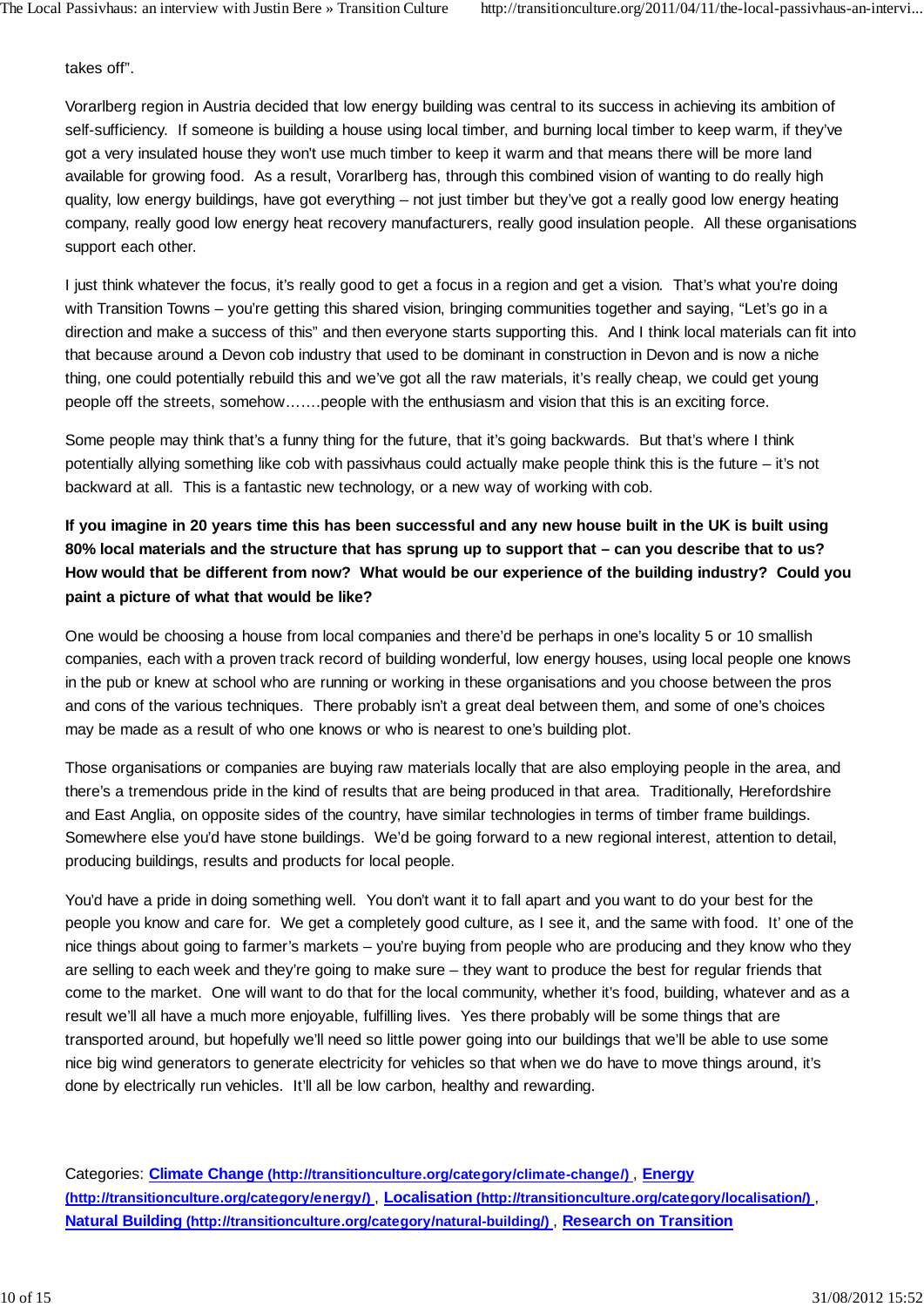**(http://transitionculture.org/category/research-on-transition/)** , **Resilience (http://transitionculture.org/category /resilience/)** , **Social enterprise (http://transitionculture.org/category/social-enterprise/)** , **Technology (http://transitionculture.org/category/technology/)** , **Waste/Recycling (http://transitionculture.org/category/waste/)**

Like  $\leq 51$  **(#) Tweet** <sup>57</sup> **(#) 6 (#) (#)**

**18 Comments**

#### **Robert (http://www.abrazohouse.org)**

11 Apr 10:59am

Very interesting interview. An impressive design – building a passivehouse in cold, cloudy Ebbw Vale is no mean feat. Kudos to Justin Bere on that!

On the other hand, £1300 a square metre, affordable? Hmm. Relative to the standard market price of housing in the UK, no doubt. But not relative to the costs that are being consistently achieved in the natural building movement. I live in a 45-ish m2 cob house (not a passivehouse, but with zero heating costs since I use free local firewood) that cost about €5500 to build, which translates to about £100 a square metre.

Of course, that's not including labour, which was all voluntary in our case. But natural materials (straw bale, cob) lend themselves to volunteer labour. I'm sure you could build a passive house using straw bale and cob for this kind of price, provided things like airtightness and solar gain were well covered.

I'm not sure if the £1300 figure includes land costs – I'm assuming not (if it does, how much difference would that make to the final figure?)

**Rob (http://transitionculture.org)**

11 Apr 11:19am

Hi Robert,

Thanks for the comment. I think there is a fascinating interface here between the natural building movement and the passivhaus designers. Yes your house was very cheap, and indeed absolutely gorgeous, but it is not really scalable for all new houses in the UK be dependent on heating themselves with wood, and indeed as the recent paper by the AECB (**http://transitionculture.org/2010/09/23/bring-me-the-woodburning-stove-of-alfredo-garcia/ (http://transitionculture.org/2010/09/23/bring-me-the-woodburning-stove-of-alfredo-garcia/)** ) showed it is not a zero carbon heating option. Building houses dependent on wood heating, even if they are built with fantastic local materials, is not scalable, especially in the urban context in terms of air quality.

On the other hand, there is much that materials such as cob, strawbale and clay plasters can bring to the passivhaus approach. What I love about this project is the potential it starts to suggest for the future, and Bere's keen-ness to innovate and see this as just the beginning of an exploration of local materials is very refreshing…

**Robert (http://www.abrazohouse.org)**

11 Apr 12:26pm

Hi Rob,

Glad you liked the house! If I can make a quick plug, we're still looking for volunteers on our current building project…

I agree wood-burning only makes sense in the context of low-density ecovillage type development. However, the urban biomass waste stream is enormous and needs to be captured. Since we're not going to see our cities reach passivehouse standards any day soon, perhaps what we really need is a new generation of clean biochar stoves for zero-carbon heating and cooking!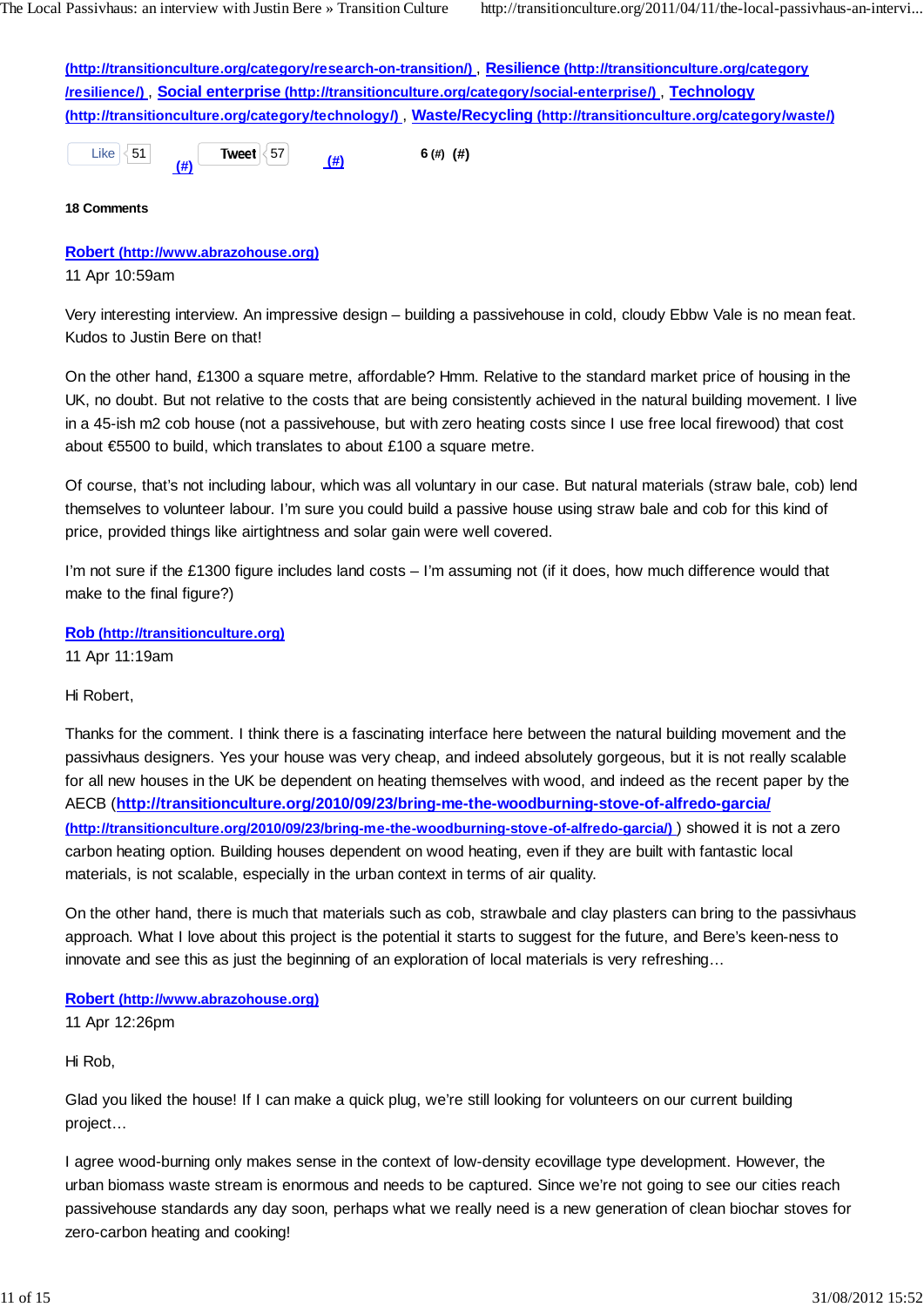Definitely, a passive cob house in British-type climates would need very thick walls (many traditional cob houses have 1m+ walls, which is rare in new-build cob.) Hence straw-bale (or – since we're talking about Wales – why not hemp-bale or bracken-bale?) / cob hybrid.

Another thing I took from the interview was about the conventional attitude to education – the enforcement of a rigid mind-body duality, you might say, where the architect does all the creative work and passes down the plans to the menial construction workers.

Contrast this with the typical (Pattern Language-inspired) approach to building with natural materials, where the owner, designer and builder are often the same person and many creative decisions are made on the ground – what I like to call "thinking with your hands." Introducing practices like this would really mean a sea change in the construction industry!

**Rob (http://transitionculture.org)**

11 Apr 1:07pm

Absolutely… I love his example of the German model where people can start becoming a master joiner at 14….

michael Dunwell 11 Apr 6:43pm

….and learn sums and spelling because they itch to put in orders for materials, not because someone hit them or bribed them or told them they would be useless if they didn't.

Phil 11 Apr 10:14pm

Tut, stripy lawns and no veggie patches.

nick 12 Apr 11:09pm

well done Justin Bere.

Plymouth University and now Bath Uni have/are doing quite a lot of work on physics of cob/earth masonry inc thermal performance. New build cob walls are usually thicker (0.7m – 0.9m) than their historic counterparts (0.6m) in order to get to an abysmal thermal conductivity of 0.7W/m2K. Compare this to Passivhaus of <0.13W/m2K and you can see why Justin Bere is imagining a composite wall including external insulation…..BUT: dont' forget that cob needs a long time to dry; not any old mud will do; it is slow and labour intensive.

I would love to see Scottish Architect Tom Morton have another go at this fantastic project **http://www.arcarchitects.com/architecture/Affordable-Eco-House.htm (http://www.arc-architects.com/architecture/Affordable-Eco-House.htm)** , but within a Passivhaus context….. locally felled/sawn timber, compressed earth blocks and windows, that just leaves the locally produced wood fibre insulation to sort out!

**Jennifer Lauruol (http://www.carpe-diem-gardens.co.uk)** 12 Apr 11:38pm

I would like to design the gardens for these houses. If you are interested, please contact me through my website.

#### **Katy Duke (http://www.ecohome.org.uk)**

#### 13 Apr 6:31am

I'm liking the mash-up between the innovative but difficult-to-measure self-builder approach and the strictly controlled nature of Passivhaus design & social housing standards. We are gradually upskilling great swathes of the building industry in the arts of more airtight, highly insulated buildings in the UK through standards in Building Regs –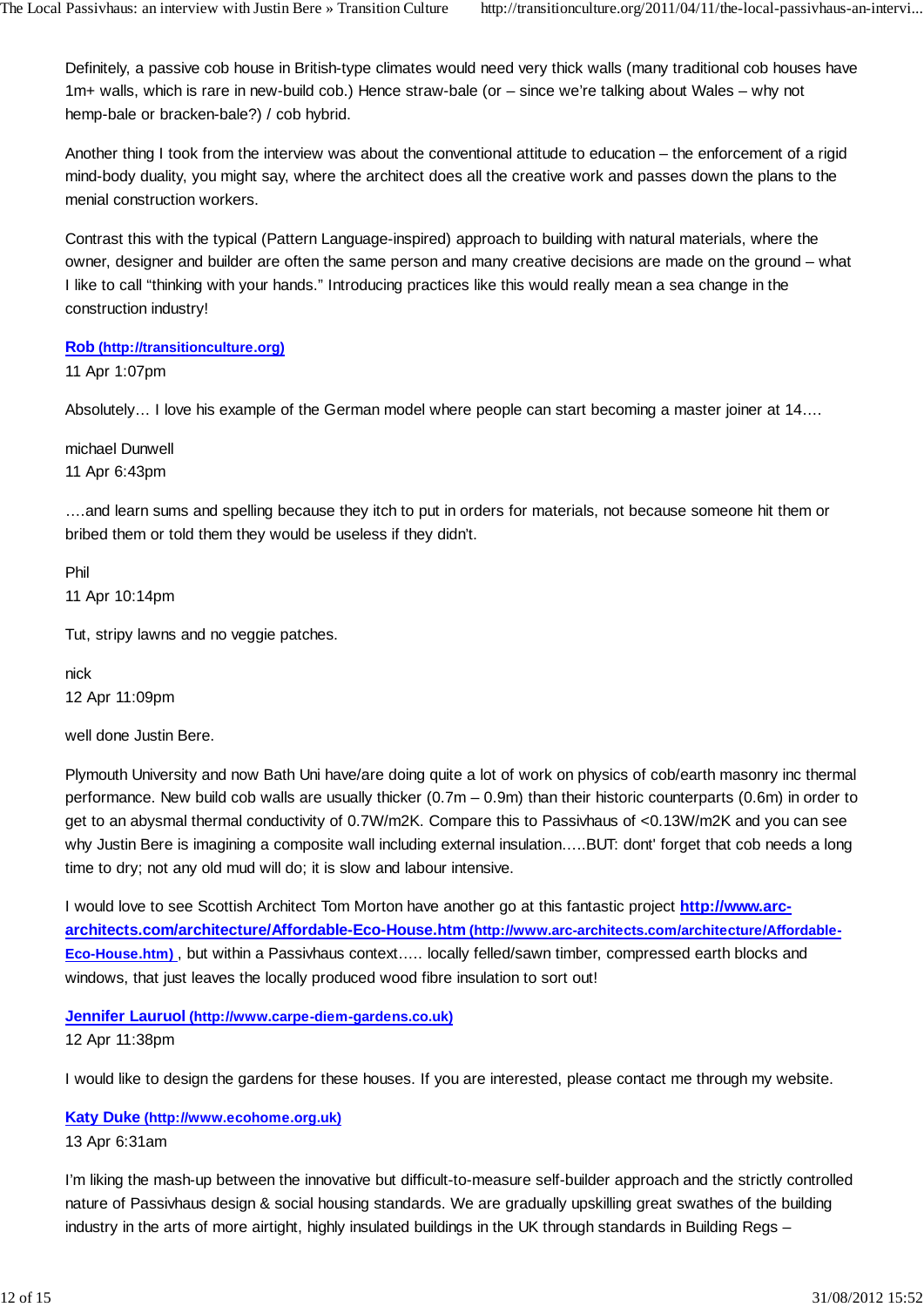Ecohome, Code for Sustainable Homes, BREEAM, AECB & passivhaus. We still need to apply these same principles on existing buildings and that is so much harder.

I'm working on some of the (previous) government funded 'Retrofit for the Future' projects (and have been hugely impressed by the Technology Strategy Board) – you can see a growing database of them here **http://www.retrofitforthefuture.org (http://www.retrofitforthefuture.org)** , together with certified newbuilds, including Justin's Welsh houses.

What a huge task though, and it seems we will be scratching around for funding again.....

**Scribbly** 13 Apr 12:01pm

It's great — but the industrial west is skint. Working on existing structures will be 90% or more of the actual conversion on the ground.

#### **Adam Dadeby (http://www.passivhaushomes.co.uk)**

14 Apr 10:25am

We are doing a hybrid refurb and extension here in South Devon to full Certified Passivhaus standards (0.6 air changes per hour; 15kWh/m2.a annual heat demand; 120kWh/m2.a total primary energy use). There is also a refurb project in North Devon (Barbrook) aiming to achieve the new, forthcoming Passivhaus retrofit standard (1.0 air changes per hour; 25kWh/m2.a annual heat demand; 120kWh/m2.a total primary energy use). By comparison, the government's so-called 'zero carbon' standard has still to be defined in terms of energy use and airtightness. They are considering whether it is feasible to achieve around 40 to 50kWh/m2.a (annual heating demand) and around 3 air changes per hour by 2016! The current average annual heat demand is in the range 150 to 250kWh/m2.a

As has already been said, it is fine for people with time and skills and land to build in rural areas to get a lowish energy solution based on free firewood. However, this isn't an option for most people.

Even if most people were in that position, wood is not a scaleable solution, unless we can reduce heating demand to the levels that Passivhaus methodology. For Robert (poster at the top of this thread), he could have made his design more energy efficient by applying Passivhaus methodology to optimise building form. He probably could have reduced his use of building materials in parts of his build, as Passivhaus is partly about minimising waste of building materials by avoiding over-engineering.

What we have learned in our project is that, for post WW2 buildings like ours, it is much harder to avoid using nasty foam based insulation if you are doing a refurb. Unlike older buildings, they are built closer together with smaller room sizes and there simply isn't the space to fit in 300mm here and 400mm there of natural insulation. In our case, I now believe we would possibly have achieved a lower embodied energy solution, if we had demolished the building and rebuilt from scratch. Most of the embodied energy in the old building was in the form of dense concrete which – with some input of energy – could have been reformed into new building material (apparently there are people doing this in the local area).

Our new build element is most made from wood and wood products. The only really expensive Passivhaus specific product was the windows, which were made in Austria. Unfortunately, because we in the UK are behind the leading countries in Passivhaus, there is still only a small market for Passivhaus windows and doors, so when we were doing the design for our project, there were no suitable UK made products.

The factors slowing growth of Passivhaus in the UK are principally, lack of skills (point above about the brilliant technical education of the young guy from Vorarlberg in Austria) and a chronic cultural short-termism/discounting of future benefit (most people won't spend a penny more up front even if it will save pounds year after year)

**Jay Banks (http://jaybanks.ca)** 15 Apr 11:23am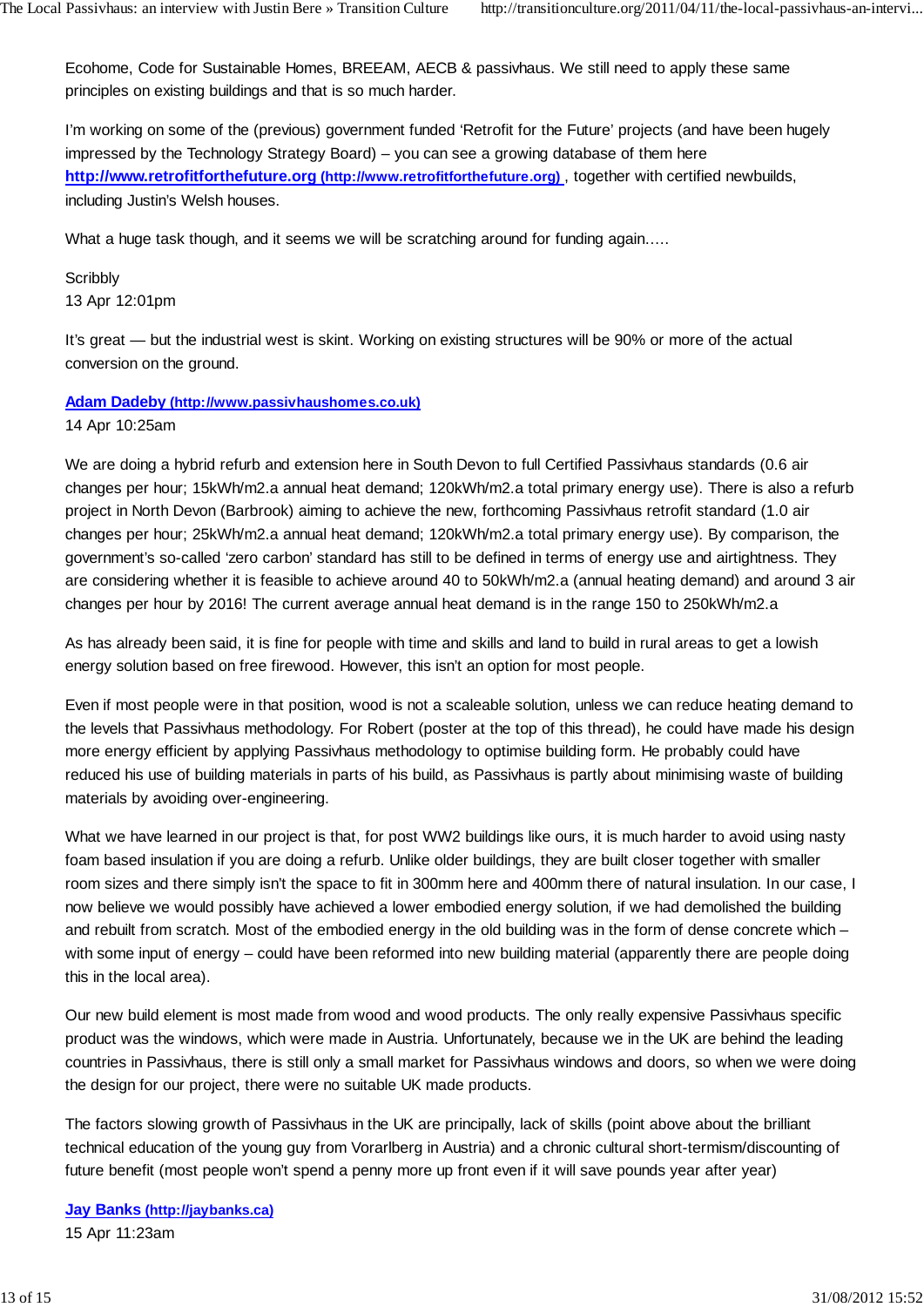I remember quite well when officially the first passive house was built in Canada. It was in 2009: **http://www.whistler.ca/index.php?option=com\_content&task=view&id=836&Itemid=98 (http://www.whistler.ca /index.php?option=com\_content&task=view&id=836&Itemid=98)**

Technology is improving and it is good to share information also from abroad because many innovations can be developed elsewhere. I have found quite interesting to involve local employees to the process as it can save the emissions from transit as well. Also the strategy to train up young people to become capable to deal with big projects in their 19 is a brave idea. It definitely can bring a lot of good turns. I believe that all system will be adopted very soon in many countries.

**Robert (http://www.abrazohouse.org)**

16 Apr 4:41pm

Hi all

Very interesting debate!

@nick: On the thickness of historical cob walls: I consulted with an expert who told me that 0.6m-0.8m is typical for Devon cob houses, with 0.8m being more normal. So, no, not typically >1m, you're correct.

And, yes, the thermal insulation value of mass earth is not brilliant. We've tried to remedy this in our recent buildings by adding lightweight additives (wood shavings) to the mix. (Also it helps that we live in Northern Spain…)

@Adam Dadeby: Hmm, overengineering, in a house that cost less than £5000? That's a new one on me…

#### **Adam Dadeby (http://www.passivhaushomes.co.uk)**

16 Apr 6:08pm

Robert, your figure of GBP5000 to build your house seems incredible to me. When you consider that Ben Law's house cost GBP25,000 and he had loads of free and second hand materials and free labour. How much did you cost your time at?

#### **Robert (http://www.abrazohouse.org)**

17 Apr 8:51am

Hi Adam

Don't know about Ben Law's house but I suspect it's quite a bit bigger than ours. Also I think most building materials are more expensive in England than here in Spain.

FYI here's a rough breakdown of the materials cost for our house. This doesn't include labour, which as I mentioned in my first comment, was all voluntary.

Item Subtotal € Wood 1063.53 Roof membrane 659.45 Windows 490.74 Plumbing 441.69 Chimney 307.83 Stove 280 Plaster 171.74 Straw 166 Earth moving 155 Gravel & sand 154.89 Electricity 150 Treatments 135.52